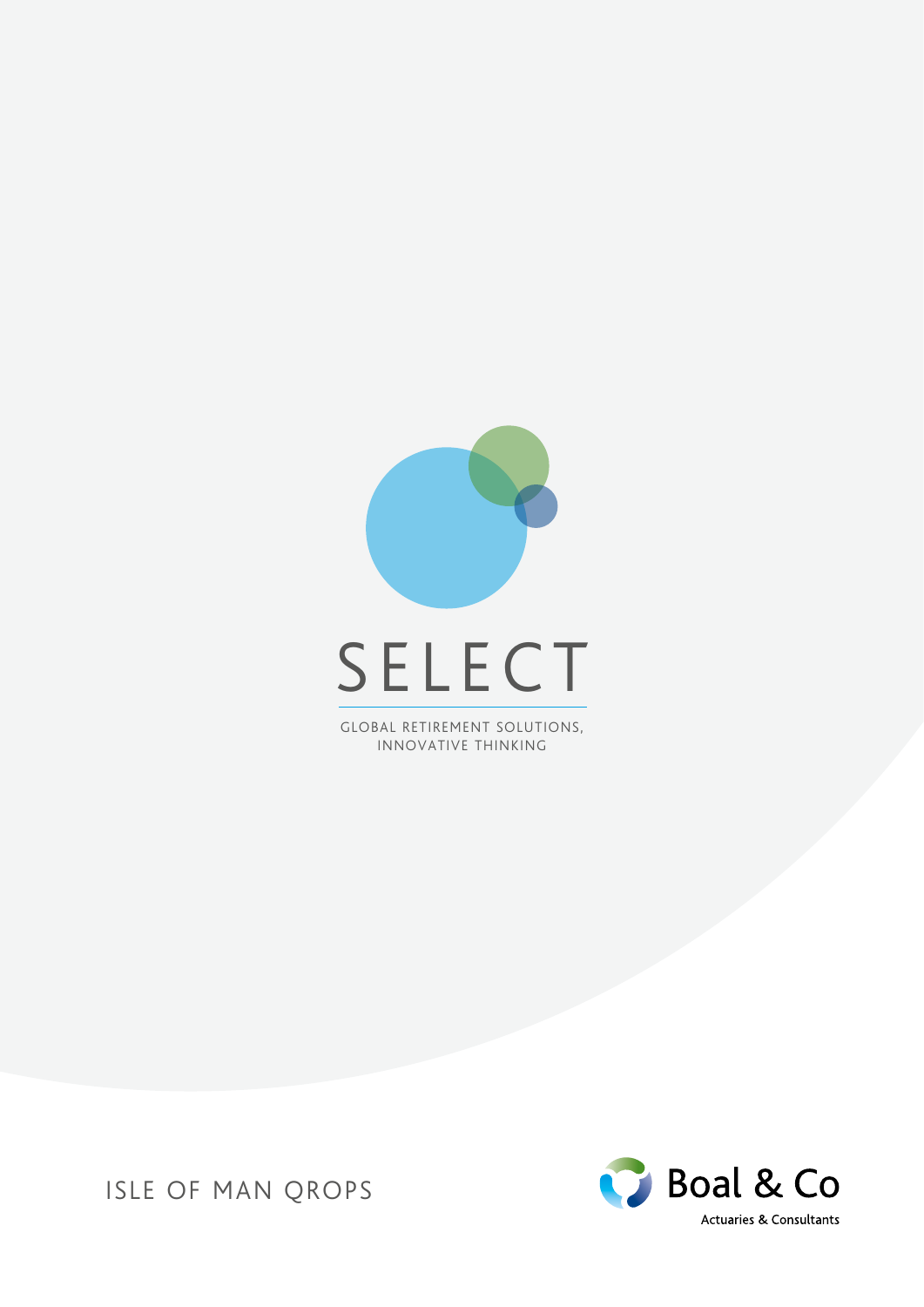# SELECT

Whatever our age, and wherever in the world our lives have taken us, we all want to make the most of what we have. It's right to look at our options, to make the most of the assets that we have and to maximise the opportunities we are given.

For many of us, our pension will be one of our largest financial assets. For some people, particularly those with Defined Benefit schemes, their pension may be worth even more than their house.

If you have built up a UK pension fund and are no longer UK resident, you may not realise that your pension is still subject to UK tax. You might have moved abroad to escape the UK, but if your pension has not, it is still subject to constantly changing restrictive UK taxation rules, which may lead to you paying a lot more in tax than is necessary.

There is an alternative. Imagine an overseas pension scheme that can provide:

- more tax-efficiency, both during your life and on your death
- more investment choice, before and after retirement
- the option to change the currency of your pension fund and your retirement pension, to match your local currency
- a scheme especially designed for UK pension transfers that fully recognises and satisfies the relevant UK rules, but maximises the opportunities you have as a UK non-resident for your spouse, children or nominated beneficiaries to receive your pension fund when you die.

#### SELECT - IS THIS THE SOLUTION YOU HAVE BEEN LOOKING FOR?

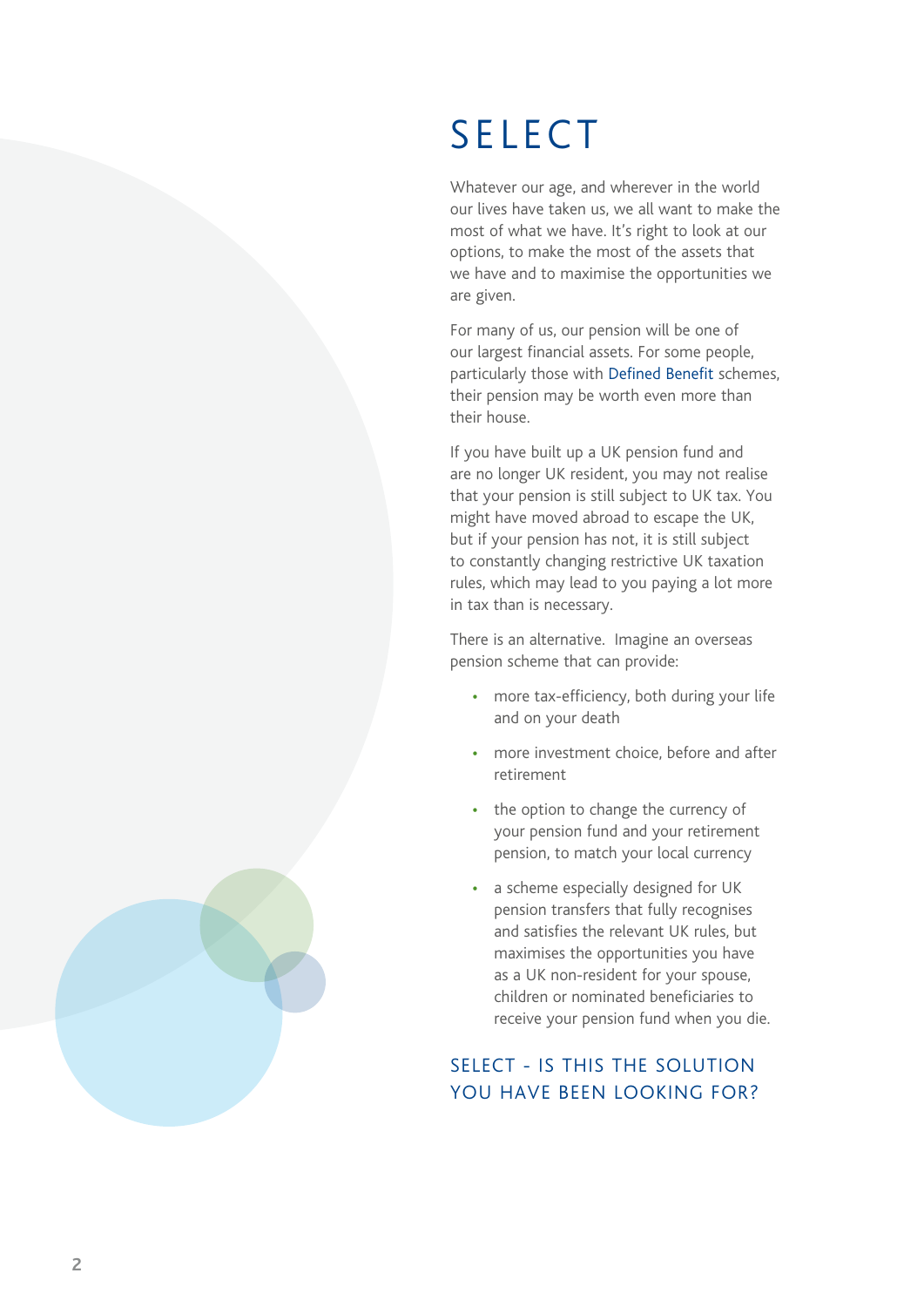### WHAT IS SELECT?

#### THE BOAL & CO SELECT PERSONAL PENSION SCHEME ("SELECT") IS A PENSION SCHEME ESTABLISHED UNDER TRUST IN THE ISLE OF MAN, AND TAX APPROVED IN THE ISLE OF MAN UNDER PART 1 OF THE INCOME TAX ACT 1989.

Select is listed with the UK tax authority HM Revenue & Customs ("HMRC") as a Qualifying Recognised Overseas Pension Scheme ("QROPS"). This means that pension transfers made from UK pension schemes to Select are termed Recognised Transfers and so are permitted transfers under UK pension legislation introduced by the Finance Act 2004. Provided the transfer value of your UK pension is less than the UK Lifetime Allowance (currently £1 million), there is no UK tax payable when you transfer your pension into Select.

#### WHY SELECT?

#### SELECT IS BUILT UPON STRONG FOUNDATIONS:

**Location** - The Isle of Man is widely regarded as a centre of excellence for pension services, offering unique, flexible but robust legislation for both domestic and international retirement and savings plans. Over the last 25 years, the Isle of Man has developed into one of the largest and most reputable international finance hubs, boasting a highly respected regulatory regime demonstrating strong governance. From a QROPS perspective, the Isle of Man is the longest standing of all the existing QROPS jurisdictions.

**Flexibility** – Select is designed to fully satisfy the rules applicable to QROPS. Whilst fully observing all HMRC requirements, Select aims to optimise the position for members. The result is a scheme which delivers more benefits, and less tax.

**Innovation** – Boal & Co is an established leader in the QROPS business. Our awards testify to our tireless drive for progression. We are regularly consulted by the Isle of Man authorities on pension matters.

**Expertise** – At Boal & Co, we have over 20 years' experience of international pension transfers. We are advisers to pension schemes for more than 20 "FT Global 500" companies and other world-leading corporations, and are responsible for more than \$10 billion of pension fund assets. Industry accolades include winning "Best International Specialist Pension Provider" at Professional Adviser's 2012 awards and, most recently, "Best International Pension" at Professional Adviser's 2015 Awards.

**Regulation –** Our professional expertise as actuaries and pension consultants is further under-pinned by the fact that we are regulated by the Isle of Man Financial Services Authority (IOM FSA) as a Professional Schemes Administrator under the Isle of Man Retirement Benefits Schemes Act 2000. Select is also regulated by the IOM FSA as an Isle of Man registered scheme.

Boal & Co (Pensions) Ltd is the Trustee and administrator of the Boal & Co Select Personal Pension Scheme.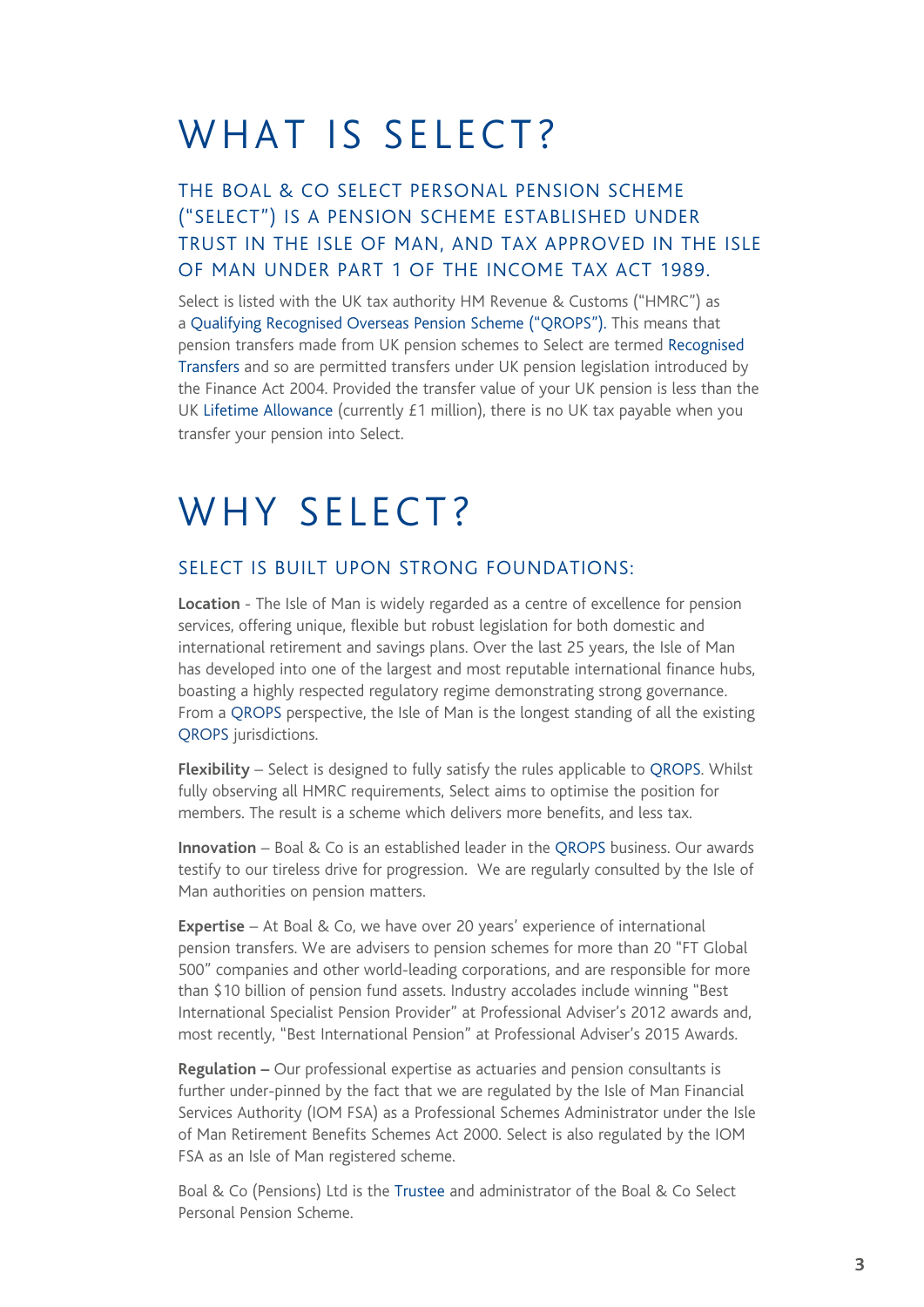## WHAT IS A QROPS?

Qualifying Recognised Overseas Pension Schemes are special overseas pension schemes which satisfy rules and regulations laid down by UK legislation. The Finance Act 2004 made it possible, from April 2006, for UK pensions to be transferred to any overseas pension scheme which has notified HMRC of its status as a QROPS.

Before 2006, it was only possible for a person to transfer his or her UK pension to an overseas pension scheme located in the person's new country of residence. Modernisation and simplification of UK pensions legislation removed this restriction. This not only enables an individual to freely transfer a UK pension overseas, it also gives choice over where it can be transferred to. Select has been designed to optimise this choice.

The Trustees have notified HMRC that Select is a QROPS, and HMRC have given the scheme the reference number 502030.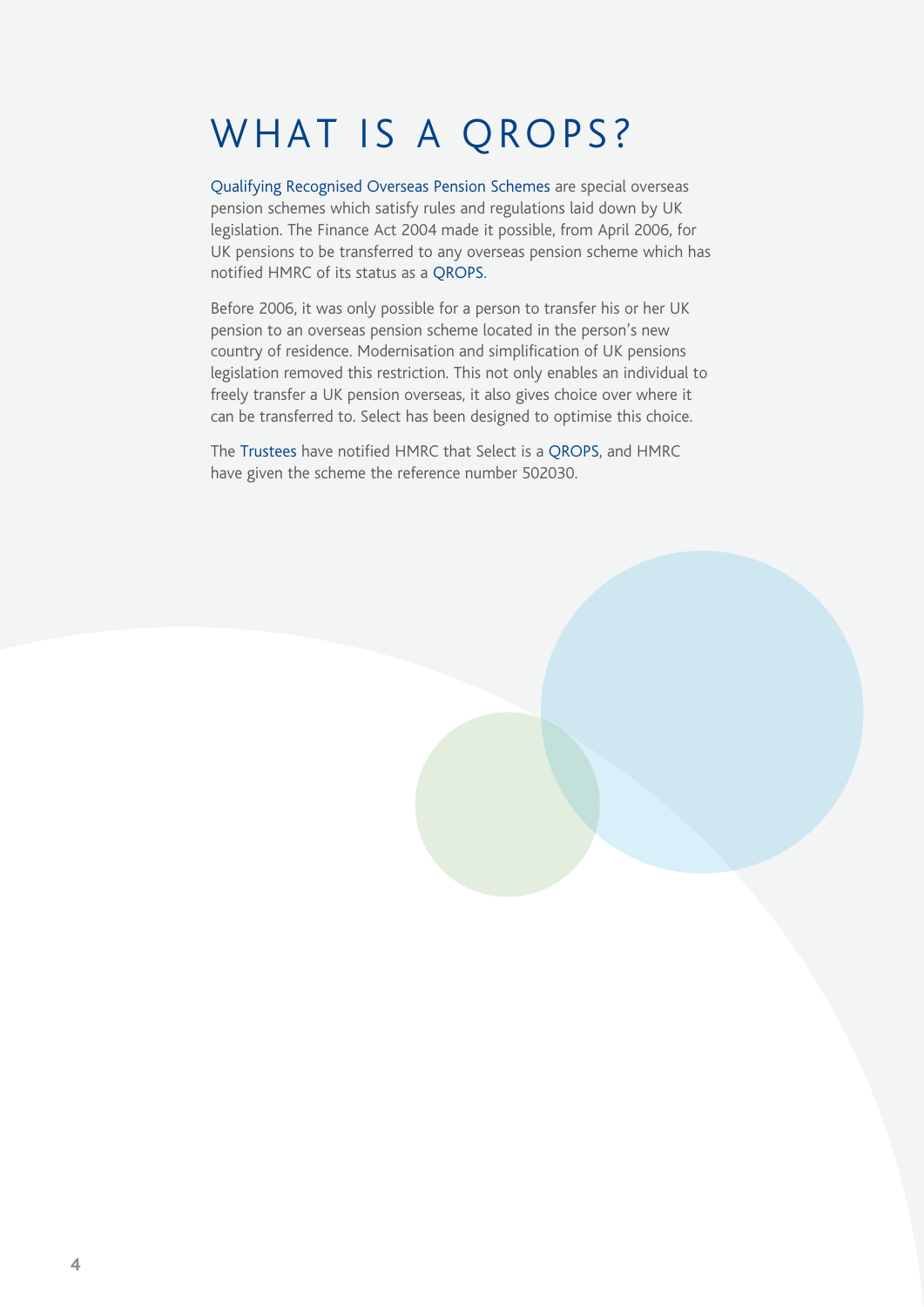## WHAT ARE THE KEY BENEFITS OF SELECT?

If you have a UK pension scheme or a UK personal pension, there are a number of benefits from transferring your UK pension to Select, particularly if you have been, or will be, UK non-resident for at least 5 complete tax years (we will refer to this as not "UK resident/recently resident"):

#### 1. TAILORED PENSION PAYMENTS

- a range of payment levels are calculated by our actuaries and personalised to your situation
- consideration of how your Select fund is invested and your individual life expectancy
- payable to you by annual, half-yearly or quarterly Drawdown

#### 2. INHERITANCE PLANNING

- a lump sum payment on death from a UK pension scheme will be subject to a tax charge based on your beneficiary's marginal tax rate
- Select can be used to provide a pension for a spouse or dependant
- Select can pay out as a lump sum with 7.5% Isle of Man tax due on this distribution on death (or nil Isle of Man tax if the fund is not in Drawdown)

#### 3. ELIMINATE LIFETIME ALLOWANCE TAX CHARGE

- UK pension Lifetime Allowance limits are steadily reducing
- a transfer to a QROPS is a one-off Benefit Crystallisation Event
- if your fund grows in a QROPS beyond the Lifetime Allowance, no Lifetime Allowance excess tax charge is due

#### 4. INCREASED RETIREMENT LUMP SUM

- majority of UK pension schemes are only permitted to pay 25% of the pension fund (or 25% of the Lifetime Allowance, if lower)
- Select enables you to take a lump sum of up to 30% of fund value

#### 5. PENSIONS PAID FREE OF UK TAX

- UK pensions are usually subject to UK tax at source
- UK tax is not applied to Select pension payments, they are subject to 20% Isle of Man Tax at source (but potentially avoidable with a suitable DTA)
- your residency at the time of payment will determine if further tax is applicable

#### 6. INVESTMENT CHOICE

- a wide range of collective investment funds are available, held either directly or through investment wrappers
- ability to appoint an investment manager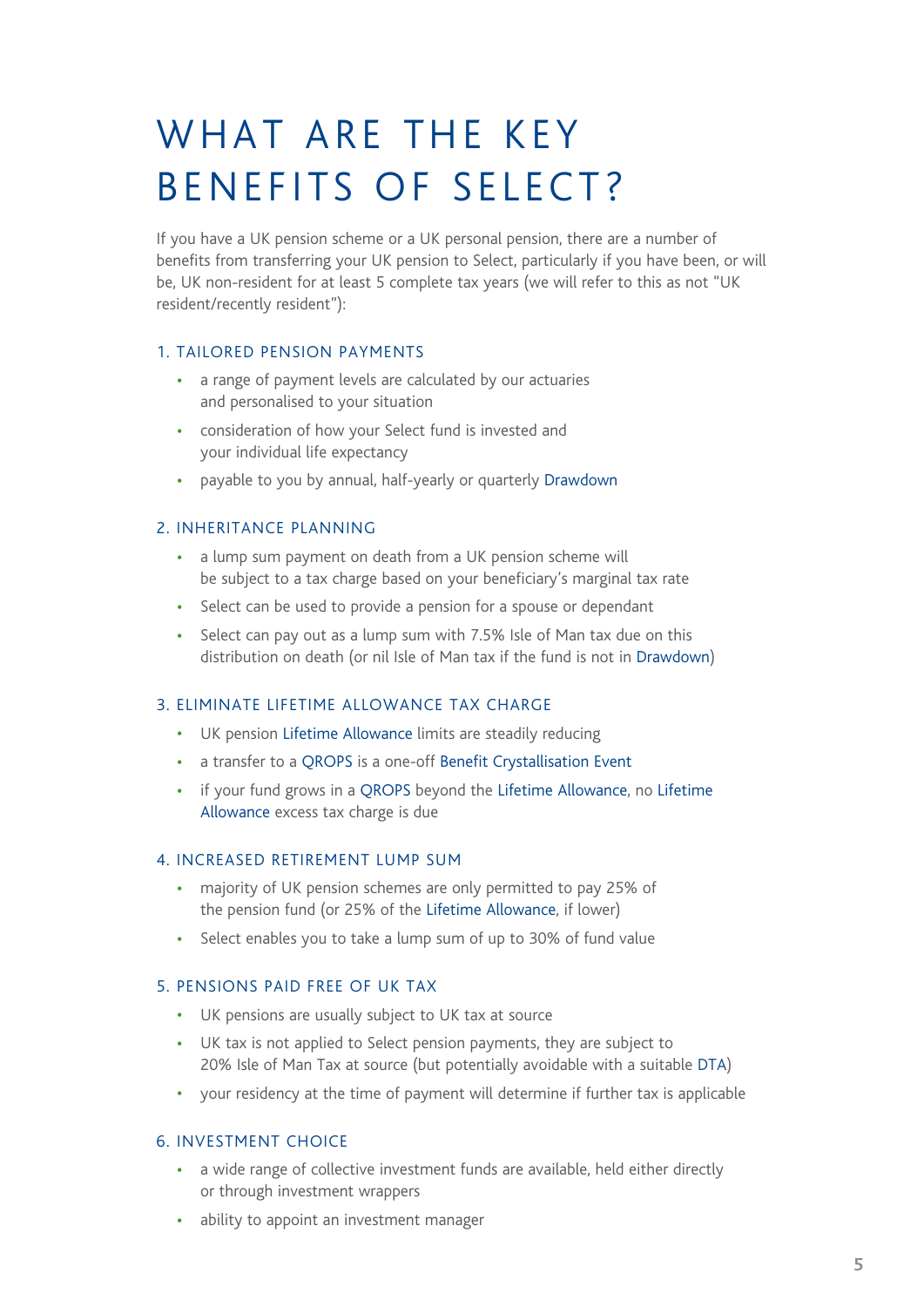# WHAT PENSIONS CAN BE TRANSFERRED INTO SELECT?

Transfers into Select can be made from most forms of UK tax approved pension schemes, including:

- occupational pension schemes, both Defined Contribution and Defined Benefit
- SIPPs and other personal pension schemes
- additional voluntary contribution (AVC) schemes
- section 226 retirement annuity policies.

Transfers from a Defined Benefit pension scheme can be made but not if the pension has already commenced from that scheme, or if the scheme in question has entered the Pension Protection Fund. Please note that it is not possible to transfer State pensions such as the Basic State Pension or the State Second Pension (formerly SERPS).

Just because it is possible to transfer a UK pension does not necessarily mean that it is advisable to do so. Independent financial advice should be taken by any individual in connection with any pension transfer, and particular consideration should be given when contemplating the transfer of pensions from either a Defined Benefit scheme or from a pension policy with guaranteed annuity options, when a pension transfer might be inadvisable. Transfer values can vary widely from one Defined Benefit scheme to another, and UK legislation now requires that any transfer from a UK Defined Benefit scheme be formally advised by a UK FCA regulated individual, in addition to any local advice you have received in your country of residence. Please ask your financial adviser for advice.

Boal & Co, as a firm of Actuaries and Consultants, are also able to provide an actuarial calculation for your Defined Benefit transfer value which uses pension Drawdown as the income in retirement, and which may be more suited to your needs. Please ask your financial adviser if you would like us to prepare this for you.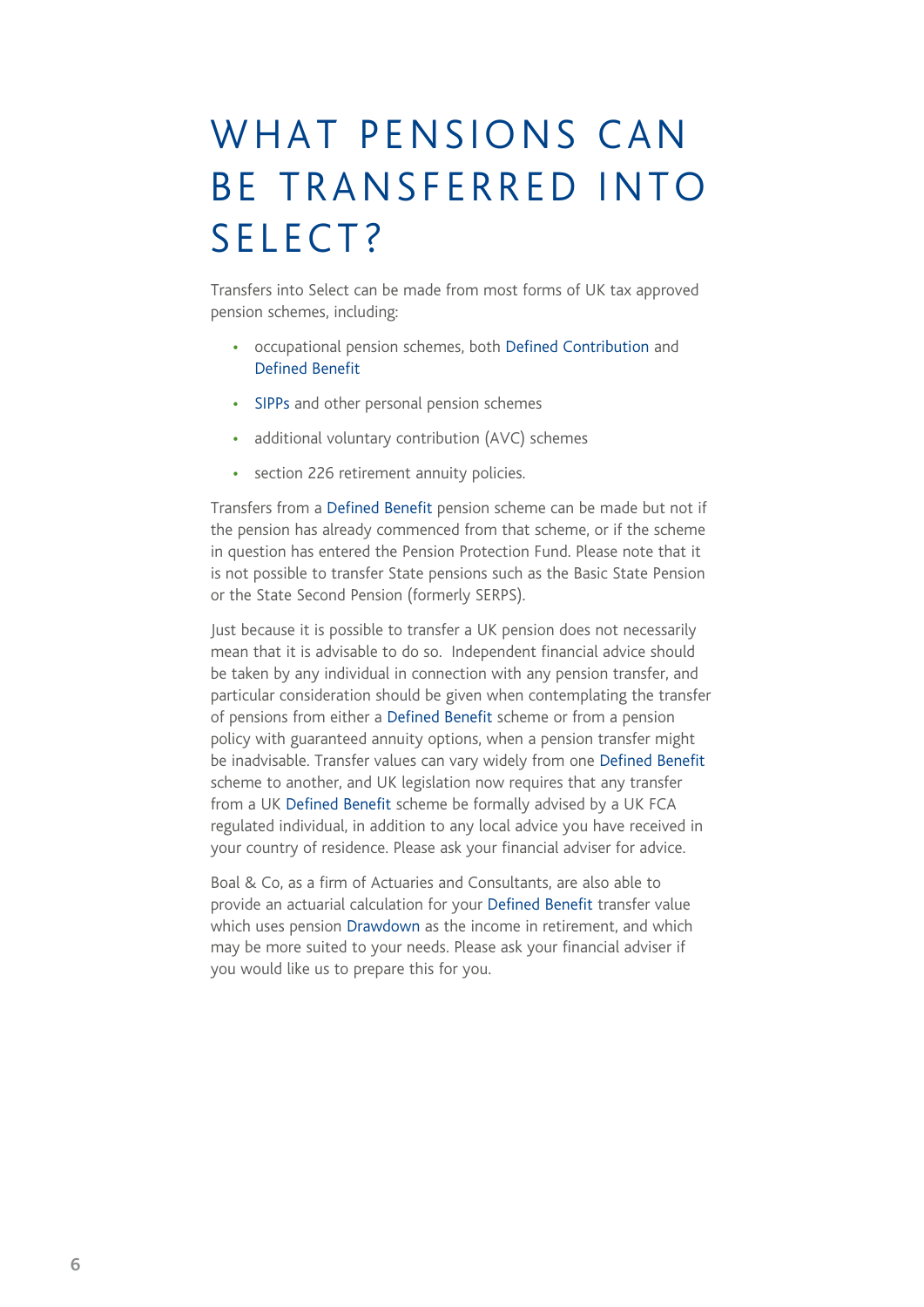# HOW IS MY SELECT FUND INVESTED?

Investment management can either be self-directed by you or delegated to an investment manager. Investment can be made into any of the following asset classes:

- collective investment funds
- private portfolio bonds, investment bonds and other life assurance policies

As Select is an "open-architecture" scheme, insurance bonds and investment funds can generally be selected from any product provider. Please note that investment in residential property is not permitted in any circumstances because of HMRC regulations applicable to UK tax-relieved pension funds, including QROPS. Loans to members or connected persons are also not permitted.

For avoidance of doubt, Boal & Co does **NOT** provide investment advice. Responsibility for investment decisions rests with you, or your appointed investment manager.

Please remember that investment values will inevitably fluctuate. Investment involves risk. The value of investments and the income from them can go down as well as up, and may be affected by fluctuations in exchange rates. Past performance should not be viewed as a reliable guide to the future. The value of your Select investment cannot be guaranteed.

#### PLEASE REFER TO BOAL & CO'S INVESTMENT GUIDELINES FOR A FULL LIST OF ASSET CLASSES AVAILABLE UNDER SELECT.

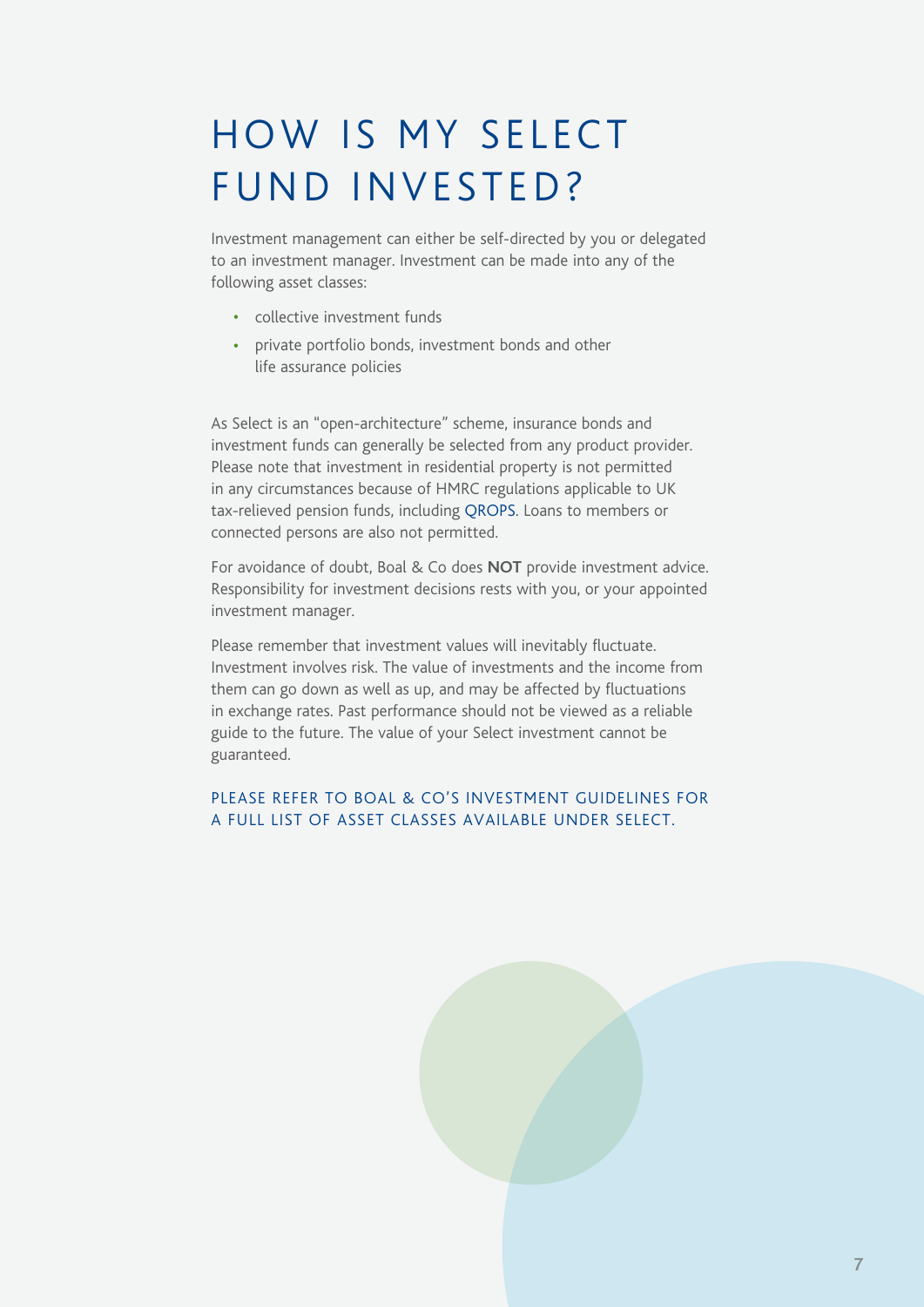### WHAT BENEFITS ARE PAID AT RETIREMENT?

Select is a Defined Contribution pension scheme, which means that the amount of benefits received by you, in the form of retirement lump sum and pension, is entirely dependent on the following:

- the amount of money paid into your Select fund (for example, by way of transfer values from UK pension arrangements), and
- the investment performance (which may be positive or negative) of your Select fund

Therefore, there are no guaranteed retirement benefits of any form. Retirement benefits from Select can be taken by you from as early as age 55 and no later than age 75. Your pension in retirement is provided via Drawdown, which means that each year a proportion of your Select fund is drawn down and used to provide the pension, whilst the balance of your fund remains invested. Pension payments are payable to you by annual, half-yearly or quarterly Drawdown of income and capital from your fund. As such, it is to be expected that your Select fund will gradually reduce after retirement, through the effect of regular pension payments to you.

The amount of pension, i.e. the rate of Drawdown, is flexible within limits. Provided you are not UK resident/recently resident in retirement, the amount of pension you can draw from your Select fund will be within a range of amounts calculated by our actuaries and personalised to your situation, taking into account how your Select fund is invested (and the range of associated target future investment returns) and your individual life expectancy. We will be able to advise you prior to retirement of the range of permitted pension Drawdown relevant to your individual circumstances.

After retirement, the amount of pension payable to you is normally reviewed every 3 years in line with the investment return achieved by your Select fund. If your fund earns more than anticipated, this can result in an increase to your pension. If your fund earns less than was assumed, this can result in a reduction to your pension. Failure to implement the recommendations of any regular pension review, or sustained poor investment performance, could lead to your Select fund running out before death.

At retirement, Select members can opt to take up to 30% of their Select fund as a retirement lump sum, compared to the 25% maximum from UK pension schemes. If you are UK resident/recently resident at retirement, UK tax rules apply.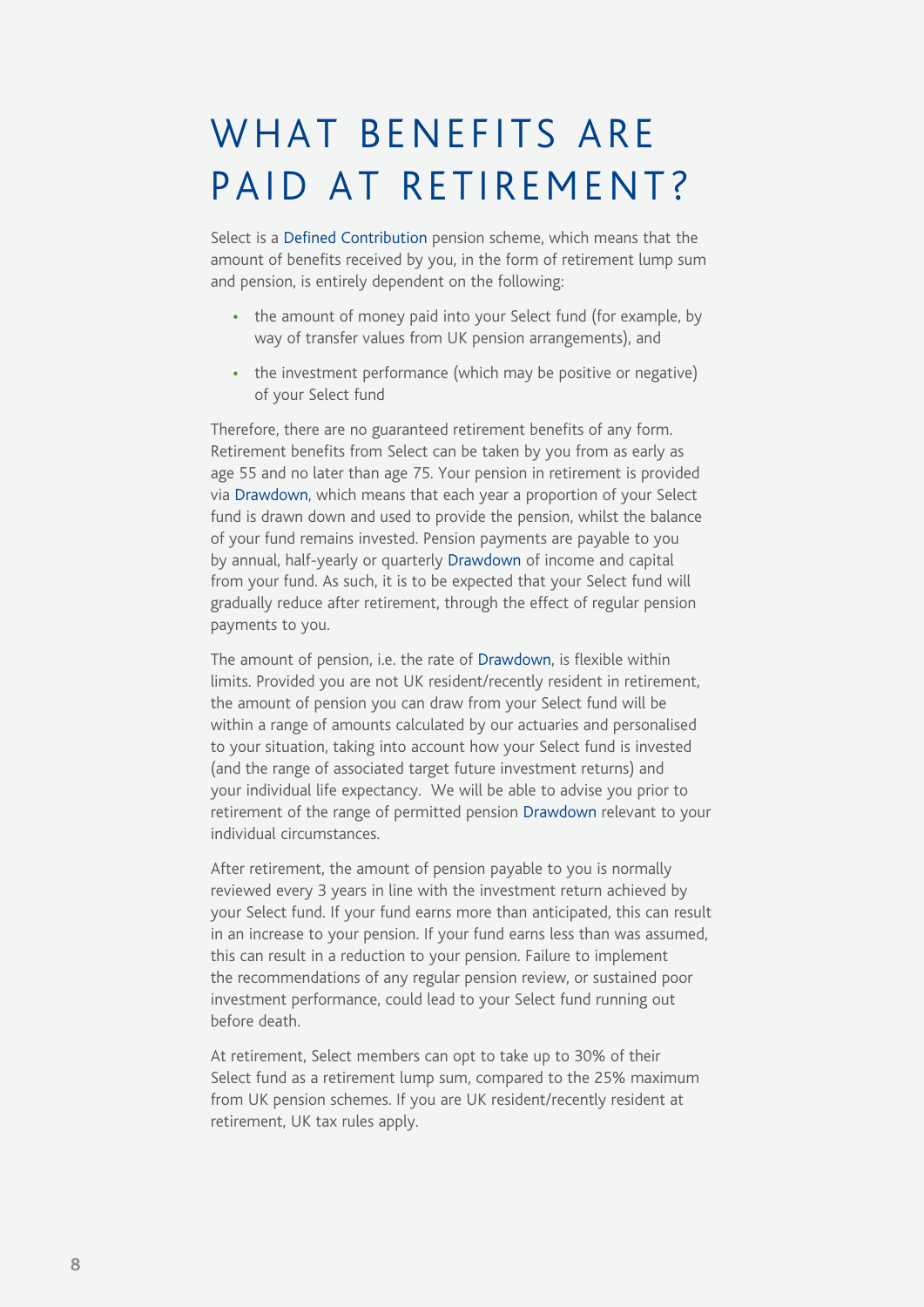### WHAT HAPPENS ON MY DEATH?

Even if you have left the UK, your UK pension fund continues to be subject to UK tax laws and restrictions. With a UK pension scheme, a lump sum payment on death after reaching age 75 will be subject to a tax charge based on your beneficiary's marginal UK tax rate.

There is no requirement for your Select fund to wind up on your death. If you have a surviving spouse or dependant, your Select fund can be used to provide a continuing pension for them. You can nominate family members (children for example) to come in as new members of your Select scheme, and benefit in the future from pension and other retirement benefits payable from your fund. Any spouse or dependant's pension income would be subject to 20% Isle of Man tax at source as normal (but potentially avoidable under a suitable DTA), and may also be subject to tax where the recipient is resident.

If you elect for your Select fund to be wound-up after your death, any remaining balance can be paid out by the Trustee to your nominated beneficiaries. 7.5% Isle of Man tax is due or payable at source on this lump sum distribution (or nil if the fund is not in drawdown). Please note, if you are UK resident/recently resident on death, there may be UK tax applicable to this lump sum distribution. In addition, the recipient could also be subject to tax on this distribution depending on their residency.

For added succession planning, your Select fund can be transferred to a separate Trust on your death giving you the opportunity to plan for your family's future in the most efficient manner. Your financial adviser can help you with this if it is something you require.

You are able to indicate your preference in the Expression of Wish section of the Select application form.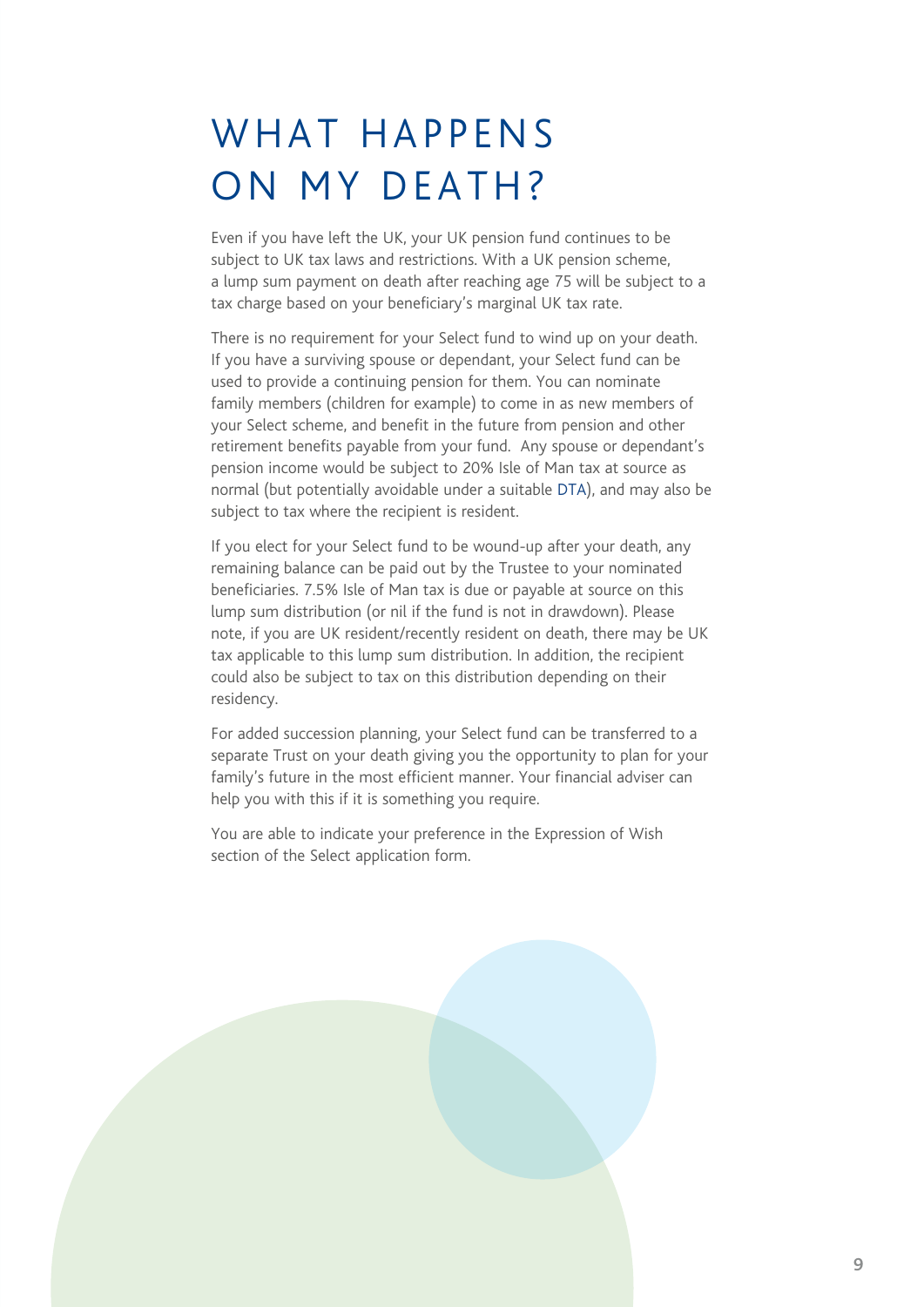### WHAT IS THE TAXATION POSITION?

- investments held within Select accumulate free from tax (apart from any taxes deducted at source)
- at retirement, pension benefits are paid after deduction of 20% Isle of Man income tax at source (unless eliminated under a suitable DTA)
- at retirement, up to 30% of your Select fund value can be taken as a retirement lump sum benefit, free of Isle of Man tax at source. (If you are UK resident or recently resident at retirement, then lower UK limits will apply)
- if your Select fund is wound up on death, the remaining fund can be paid to your beneficiaries as a lump sum distribution subject to 7.5% Isle of Man tax at source (or nil if the fund is not in Drawdown)

Even though pension benefits are paid to you net of 20% Isle of Man income tax (unless a suitable DTA applies), you may have a liability to tax on Select benefits in your country of residence. Tax rates vary widely from one country to another, and you are advised to take local tax advice and to declare Select pension income on your annual return. If you are UK resident in retirement, you may be able to avoid this 20% overseas tax via the UK-Isle of Man DTA.

It is a legal requirement and obligation of any QROPS, including Select, that the Scheme Administrator reports to HMRC in certain situations when your benefit begins to be paid. The reporting obligation currently applies for the first 10 years following transfer regardless of residence, and then ceases unless you are UK resident at the time of payment or have been UK resident in any of the preceding 5 tax years.

Please note that the information given in this document is based on our understanding of current pension law and taxation practice, which may change in the future. No liability can be accepted for any personal tax consequences of this scheme or for the effect of future tax or legislative changes.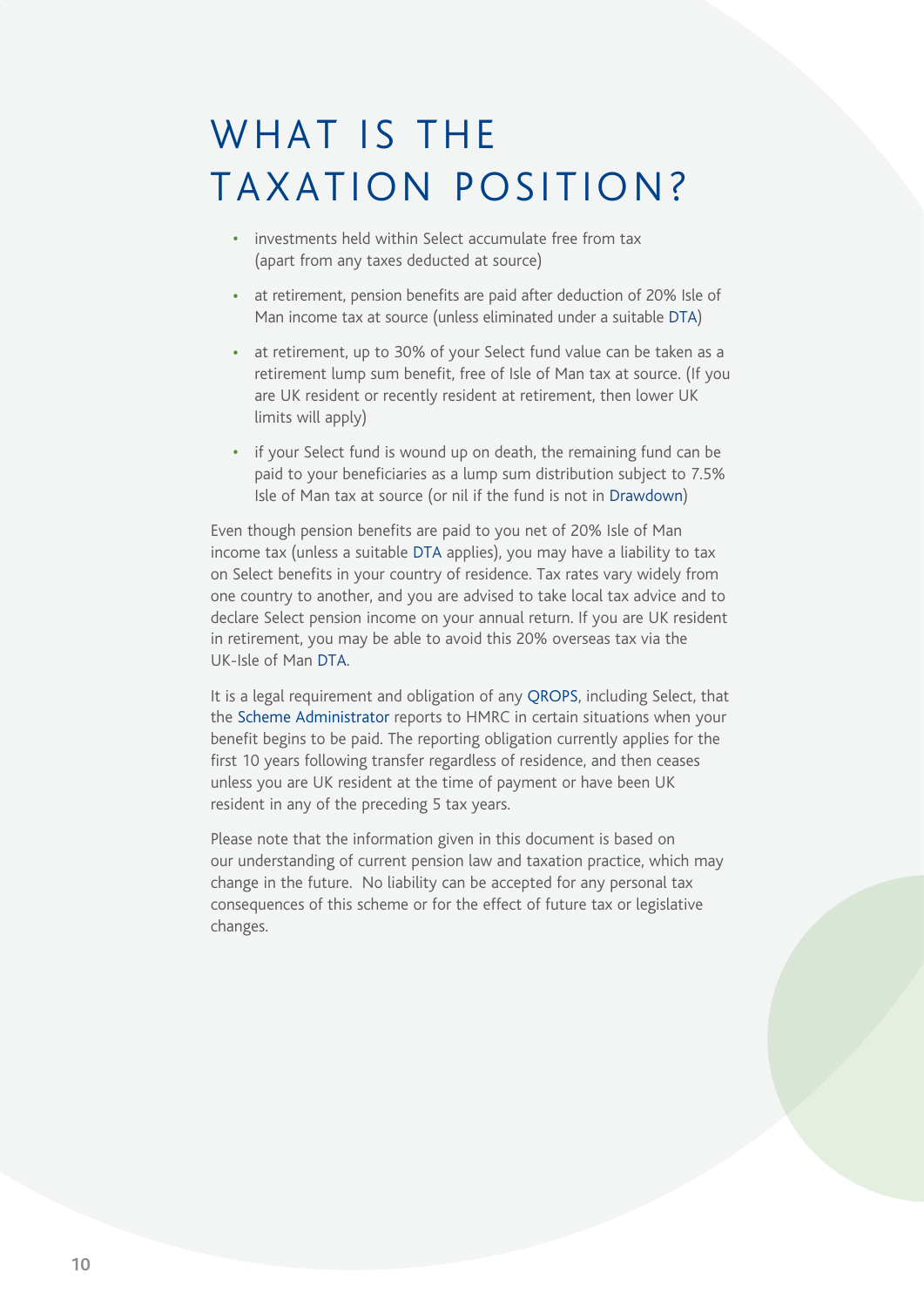# ARE THERE ANY LIMITS ON THE SIZE OF MY PENSION FUND?

UK pensions are subject to ever increasing tax restrictions, designed to reduce the possible use of pensions for tax relief. Where previously there was no limit to the size a pension fund could grow to (only a limit on how much was paid in as contributions), UK tax law introduced in 2006 created an upper limit to the size of a UK pension fund, namely the Lifetime Allowance. Any excess of a UK pension fund above the Lifetime Allowance is subject to UK tax, at 25% (if benefits taken as a pension) or 55% (if benefits taken as a retirement lump sum) on what is termed a Benefit Crystallisation Event (for example, the commencement of a pension), even if the member is UK non-resident.

The Lifetime Allowance has reduced in steps in recent years from £1.8 million down to £1 million, bringing more and more UK pensions into the catchment of the excess 25%/55% tax. The possibility of further reductions to the Lifetime Allowance creates considerable uncertainty.

More and more individuals who, through their own hard work and financial success, have accumulated larger UK pension funds face the prospect of excess UK tax, even if they are no longer UK resident.

The good news though is that it is possible to eliminate this uncertainty by transferring to Select. A transfer to a QROPS is a one-off Benefit Crystallisation Event. If at the time of transfer the transfer value is less than the Lifetime Allowance, there is no Lifetime Allowance excess tax charge.

After transferring to Select, even if the Select fund increases to an extent where it exceeds the Lifetime Allowance, or even if the level of the Lifetime Allowance is further reduced, the crystallisation event has already occurred at the date of transfer and no further tax is payable in relation to the Lifetime Allowance. In short, transferring to a QROPS brings greater certainty for larger pension funds which might otherwise be subject to future UK tax. Exporting a UK pension overseas means that the pension is tested against the Lifetime Allowance once, and thereafter is not subject to changing UK allowances.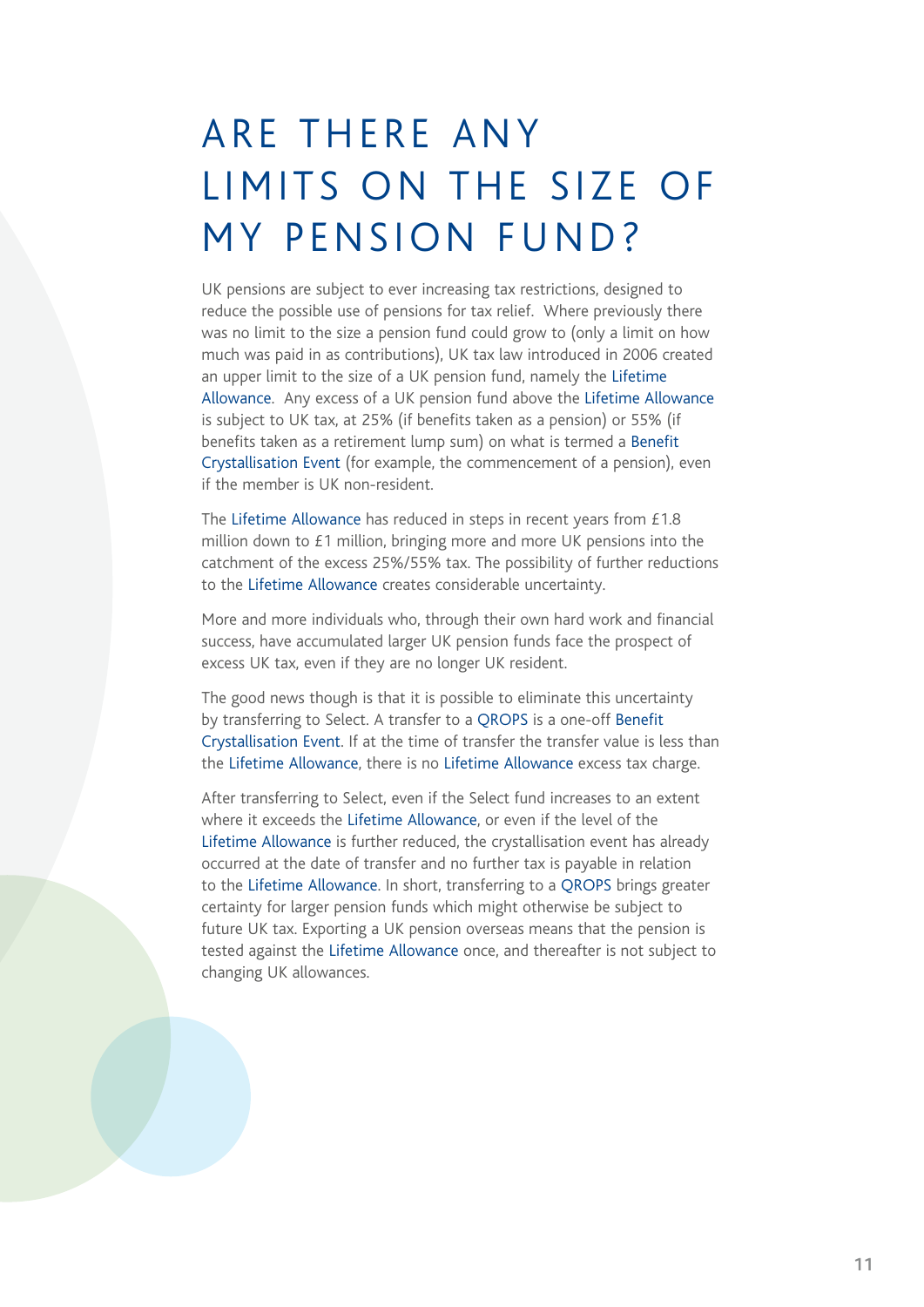# WHO OFFERS SELECT?

The Boal & Co Select Personal Pension Scheme was established and is administered by Boal & Co (Pensions) Ltd. Boal & Co (www.boal.co.uk) is a leading firm of offshore consulting actuaries, with operations in the Isle of Man, Jersey, Ireland and Gibraltar.

Boal & Co is an award-winning firm, having won several prestigious awards for innovation in pensions.



**Professional Adviser** International Fund & Product<br>Awards 2012 Best International<br>Specialist Pension Provider **Winner** 



Boal & Co is a member of Abelica Global (www.abelicaglobal.com), a leading international organisation of actuarial consultancy firms.

All Select assets are held under trust for members by the scheme's Trustee, who is registered with the Isle of Man Financial Services Authority as a Professional Schemes Administrator under the Isle of Man Retirement Benefits Schemes Act 2000.

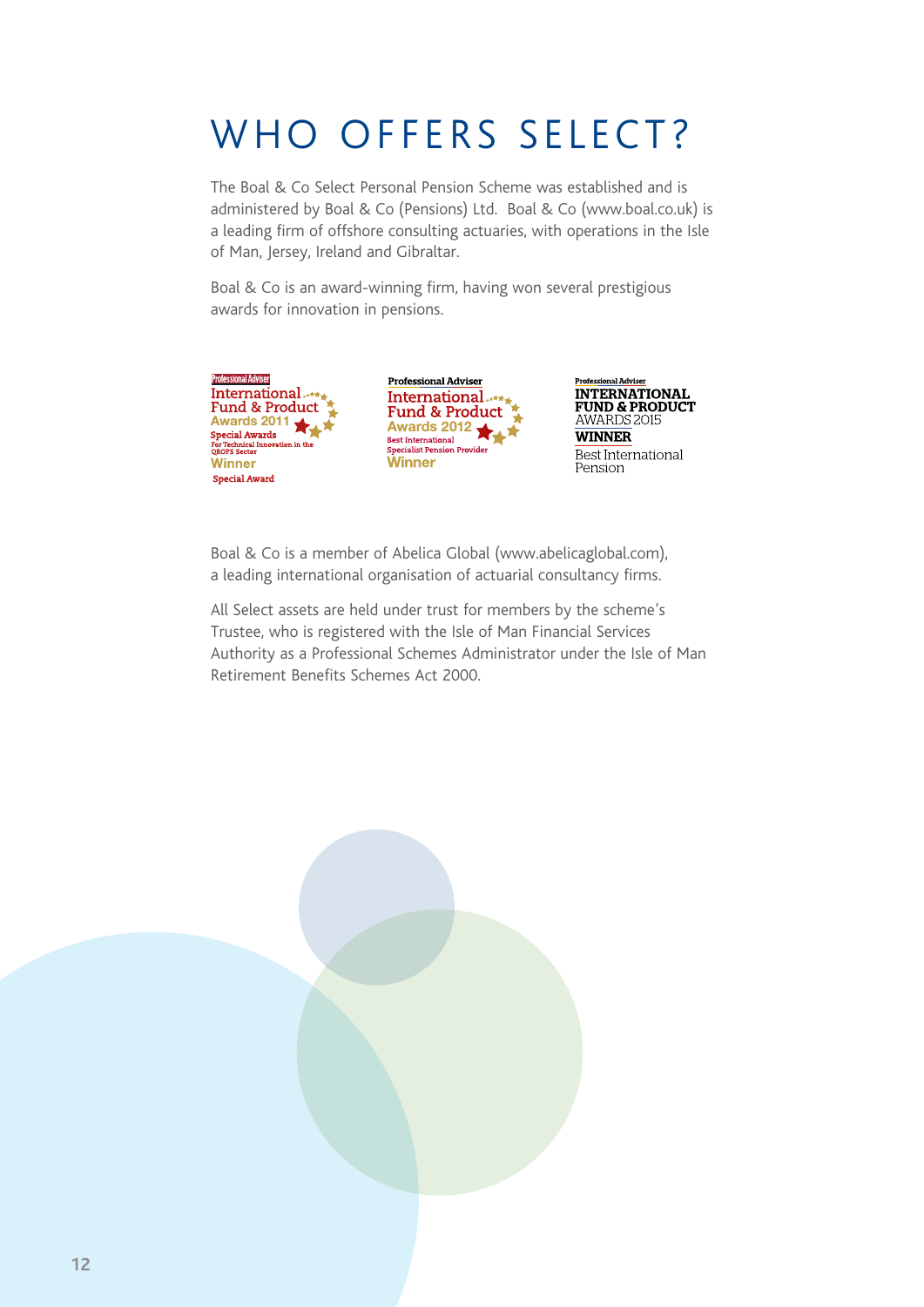### WHAT ARE THE COSTS OF SELECT?

The charges for Select take the form of an initial fee, when you transfer in, and an annual fee for ongoing membership. Both fees are taken from your Select fund. The applicable fee scales are set out in the separate Fee Schedule document.

Investment management charges are agreed between you and your appointed financial adviser or investment manager, and are also paid for out of your Select fund.

Normal underlying charges, if any, associated with the investments in your Select fund will apply in the usual way, subject to any discounts that are obtained. All such discounts will be credited in full to enhance your Select fund. In some cases, a financial adviser may charge clients an initial transfer fee in lieu of commission from the underlying investments. In this case, the amount of the adviser's fee must be agreed by the financial adviser with you in writing.

# AM I ELIGIBLE FOR SELECT?

Select is an overseas pension scheme designed for individuals who currently have UK pensions or existing QROPS arrangements. Select is open to Isle of Man residents and non-residents alike, though please note that there are some countries from which we are unable to accept business (please contact us for details).

The minimum investment into Select (for example, by transfer value from existing UK pension schemes) is £50,000.

For smaller investments Select 'Lite' is available, with a reduced minimum total transfer of £25,000 up to a maximum of £100,000, and a more restricted investment choice.

Please contact your financial adviser for details.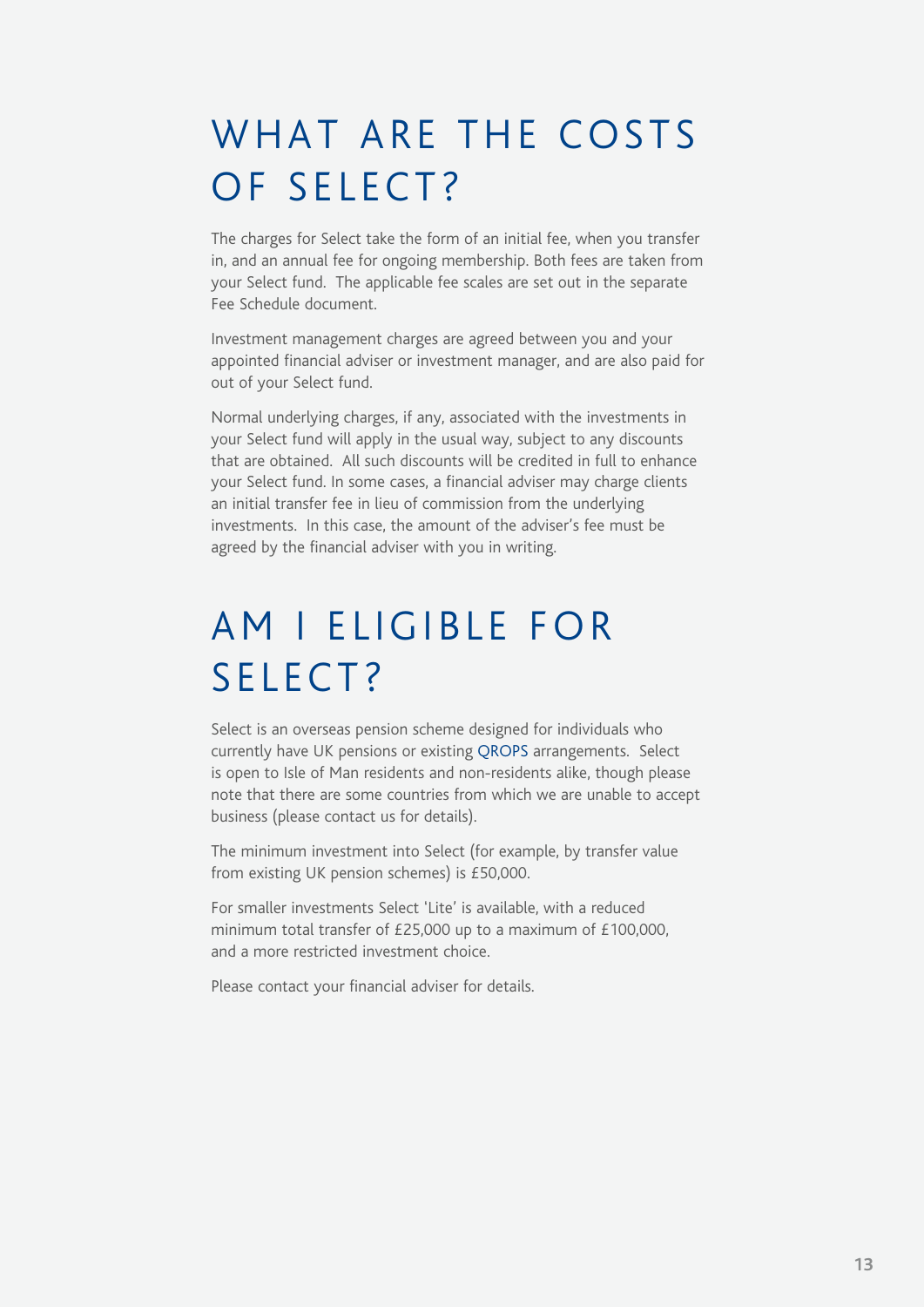## SERVICE ASSURANCE

If at any time you believe that our service could be improved, or if you are dissatisfied with any aspect of our services, please write to our administration office:

Boal & Co (Pensions) Ltd Marquis House Isle of Man Business Park Douglas Isle of Man IM2 2QZ British Isles

In this way, we will be able to ensure that any concerns are dealt with carefully and promptly.

Any matters relating to the investments in your Select fund should be raised with your financial adviser or investment manager.

## HOW DO I JOIN SELECT?

If you have read the Select brochure and accompanying material, are eligible and have decided that you would like to transfer your UK pension or existing QROPS to Select, you can apply for membership using the application form. The information collected in the application form will enable us to contact your UK pension company or existing QROPS provider and authorise them to arrange for transfer of the value of that pension into Select.

The application form also enables you to tell us who your financial adviser is, and the rate of investment management fees applicable.

#### ONCE COMPLETED, THE APPLICATION FORM SHOULD BE SENT BY POST TO OUR HEAD OFFICE.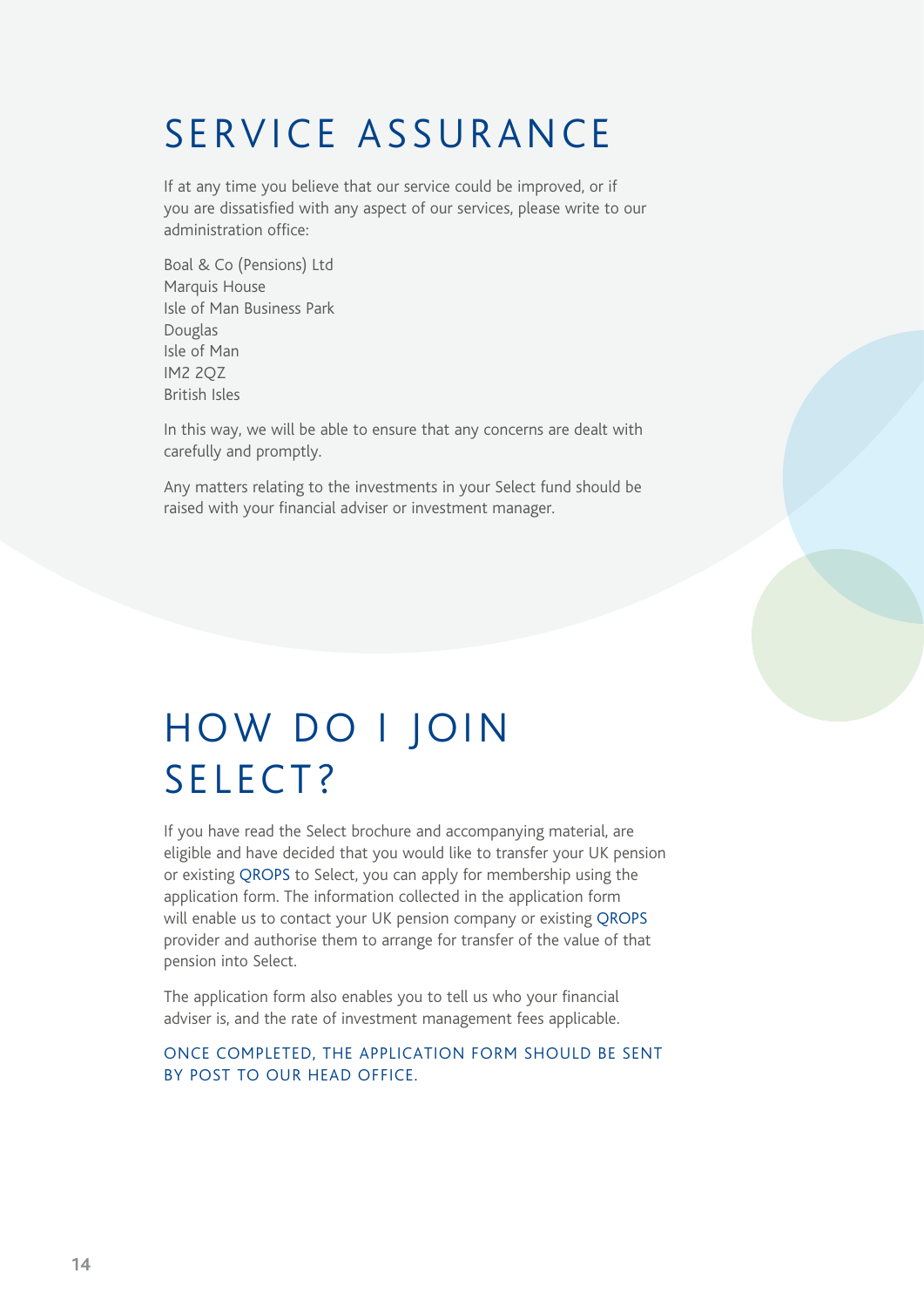#### GLOSSARY

Benefit Crystallisation Event is a defined event or occurrence that triggers a test of the benefits 'crystallising' at that point against the individual's available lifetime allowance.

Defined Benefit pension scheme (also known as a final salary pension scheme) means a scheme where pension is calculated by reference to salary and length of pensionable service.

Defined Contribution pension scheme means a scheme where the benefits are dependent entirely on the amount of contributions paid into the scheme and the investment return achieved on them.

Drawdown means the regular withdrawal of money from a member's Select fund in order to provide the member with a pension in retirement. The funds paid out in drawdown will typically include a return of both capital and interest.

DTA means Double Taxation Agreement.

Lifetime Allowance is an overall ceiling set under UK legislation to limit the amount of an individual's UK pension funds. The current lifetime allowance is £1 million. When you initially transfer UK pensions into Select, their value is tested against the lifetime allowance and, if it exceeds the lifetime allowance, a UK tax charge will arise unless you have registered your UK scheme for protection. This is a one-off test.

QROPS or Qualifying Recognised Overseas Pension Scheme is a non-UK pension scheme which satisfies certain HMRC requirements as to benefits and reporting, and HMRC have been notified of its compliance with these requirements. A list of Recognised Overseas Pension Scheme notifications is available on-line at **www.gov.uk/ government/publications/list-of-qualifying-recognised-overseaspension-schemes-qrops**

Recognised Transfer means the transfer of a UK pension to another UK-approved pension scheme or to a QROPS. A recognised transfer is an authorised member payment and so does not incur a tax charge. (Note, see separate reference to Lifetime Allowance)

Scheme Administrator means Boal & Co (Pensions) Ltd.

SIPP or Self-Invested Pension Plan is a form of personal pension arrangement with the widest possible investment choice.

Trustee means Boal & Co (Pensions) Ltd as the trustees of the Boal & Co Select Personal Pension Scheme.